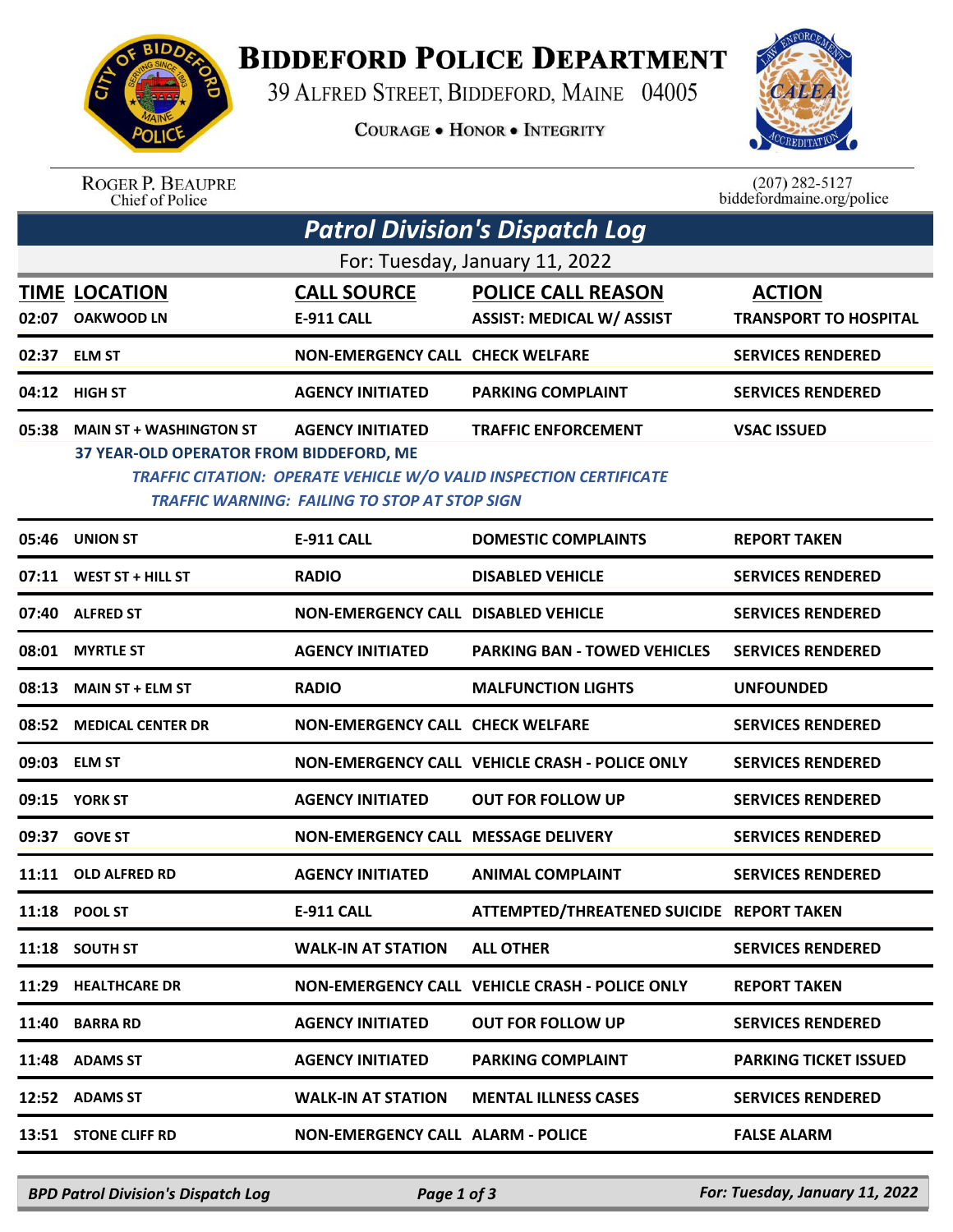|       | <b>TIME LOCATION</b>                                                        | <b>CALL SOURCE</b>                                                             | <b>POLICE CALL REASON</b>                                                                              | <b>ACTION</b>                |
|-------|-----------------------------------------------------------------------------|--------------------------------------------------------------------------------|--------------------------------------------------------------------------------------------------------|------------------------------|
| 14:29 | <b>GRAHAM ST</b>                                                            | <b>AGENCY INITIATED</b>                                                        | <b>SEX OFFENDER COMPLIANCE CHK</b>                                                                     | <b>NEGATIVE CONTACT</b>      |
|       | 14:34 LESSARD AVE                                                           | <b>AGENCY INITIATED</b>                                                        | <b>SEX OFFENDER COMPLIANCE CHK</b>                                                                     | <b>NO VIOLATION</b>          |
| 14:40 | <b>ELM ST</b>                                                               | <b>AGENCY INITIATED</b>                                                        | <b>SEX OFFENDER COMPLIANCE CHK</b>                                                                     | <b>SERVICES RENDERED</b>     |
| 14:47 | <b>ALFRED ST</b>                                                            | <b>AGENCY INITIATED</b>                                                        | <b>SEX OFFENDER COMPLIANCE CHK</b>                                                                     | <b>NEGATIVE CONTACT</b>      |
|       | 15:01 BEACON AVE + ELM ST<br><b>43 YEAR-OLD OPERATOR FROM BIDDEFORD, ME</b> | <b>AGENCY INITIATED</b><br><b>TRAFFIC WARNING: FAILURE TO REGISTER VEHICLE</b> | <b>TRAFFIC ENFORCEMENT</b><br><b>TRAFFIC WARNING: FAILING TO PRODUCE EVIDENCE OF VEHICLE INSURANCE</b> | <b>WARNING ISSUED</b>        |
|       | 15:02 SPRUCE ST                                                             | <b>AGENCY INITIATED</b>                                                        | <b>COMMUNITY ENGAGEMENT</b>                                                                            | <b>SERVICES RENDERED</b>     |
|       | 15:02 BACON ST                                                              | <b>AGENCY INITIATED</b>                                                        | <b>SEX OFFENDER COMPLIANCE CHK</b>                                                                     | <b>NEGATIVE CONTACT</b>      |
|       | 15:04 PEARL ST                                                              | <b>AGENCY INITIATED</b>                                                        | <b>COMMUNITY ENGAGEMENT</b>                                                                            | <b>SERVICES RENDERED</b>     |
|       | 15:06 MIDDLE ST                                                             | <b>NON-EMERGENCY CALL BURGLARY</b>                                             |                                                                                                        | <b>REPORT TAKEN</b>          |
|       | 15:10 ELM ST                                                                | <b>NON-EMERGENCY CALL SHOPLIFTING</b>                                          |                                                                                                        | <b>REPORT TAKEN</b>          |
|       | 15:38 ELM ST                                                                | <b>NON-EMERGENCY CALL PAPERWORK</b>                                            |                                                                                                        | <b>SERVICES RENDERED</b>     |
| 15:42 | <b>PROSPECT ST</b>                                                          | <b>E-911 CALL</b>                                                              | <b>HARASSMENT</b>                                                                                      | <b>SERVICES RENDERED</b>     |
|       | 15:52 HARRISON AVE + PROSPECT ST                                            | <b>NON-EMERGENCY CALL CHECK WELFARE</b>                                        |                                                                                                        | <b>GONE ON ARRIVAL</b>       |
| 16:17 | <b>ALFRED ST</b><br>20 YEAR-OLD OPERATOR FROM SPRINGVALE, ME                | <b>AGENCY INITIATED</b><br><b>TRAFFIC WARNING: FAILURE TO REGISTER VEHICLE</b> | <b>TRAFFIC ENFORCEMENT</b><br>TRAFFIC WARNING: OPERATE VEHICLE W/O VALID INSPECTION CERTIFICATE        | <b>WARNING ISSUED</b>        |
|       | <b>16:39 MAIN ST</b>                                                        | <b>AGENCY INITIATED</b>                                                        | <b>OUT FOR FOLLOW UP</b>                                                                               | <b>SERVICES RENDERED</b>     |
|       | 17:08 ALFRED ST + ANDREWS RD                                                | <b>NON-EMERGENCY CALL BOLO</b>                                                 |                                                                                                        | <b>SERVICES RENDERED</b>     |
|       | 17:10 UNION ST                                                              | E-911 CALL                                                                     | 911 MISUSE                                                                                             | <b>SERVICES RENDERED</b>     |
|       | 17:14 PARKSIDE DR                                                           | E-911 CALL                                                                     | 911 MISUSE                                                                                             | <b>NEGATIVE CONTACT</b>      |
|       | 17:43 MAIN ST                                                               | <b>NON-EMERGENCY CALL CHECK WELFARE</b>                                        |                                                                                                        | <b>SERVICES RENDERED</b>     |
|       | 18:19 ALFRED ST                                                             |                                                                                | NON-EMERGENCY CALL VEHICLE CRASH - POLICE ONLY                                                         | <b>STATE FORM TAKEN</b>      |
|       | 18:26 WENTWORTH ST                                                          | <b>NON-EMERGENCY CALL JUVENILE OFFENSES</b>                                    |                                                                                                        | <b>SERVICES RENDERED</b>     |
|       | 18:35 WEST ST                                                               | <b>NON-EMERGENCY CALL ALARM - POLICE</b>                                       |                                                                                                        | <b>BUILDING CHECK/SECURE</b> |
|       | 18:52 ELM ST                                                                | <b>NON-EMERGENCY CALL SHOPLIFTING</b>                                          |                                                                                                        | <b>REPORT TAKEN</b>          |
| 19:07 | <b>MAIN ST</b>                                                              | E-911 CALL                                                                     | <b>MENTAL ILLNESS CASES</b>                                                                            | <b>SERVICES RENDERED</b>     |
|       | 19:29 WENTWORTH ST                                                          |                                                                                | <b>NON-EMERGENCY CALL MENTAL ILLNESS CASES</b>                                                         | <b>SERVICES RENDERED</b>     |
|       | 20:09 FOSS ST                                                               | <b>NON-EMERGENCY CALL ALL OTHER</b>                                            |                                                                                                        | <b>NO ACTION REQUIRED</b>    |
|       |                                                                             |                                                                                |                                                                                                        |                              |

*BPD Patrol Division's Dispatch Log Page 2 of 3 For: Tuesday, January 11, 2022*